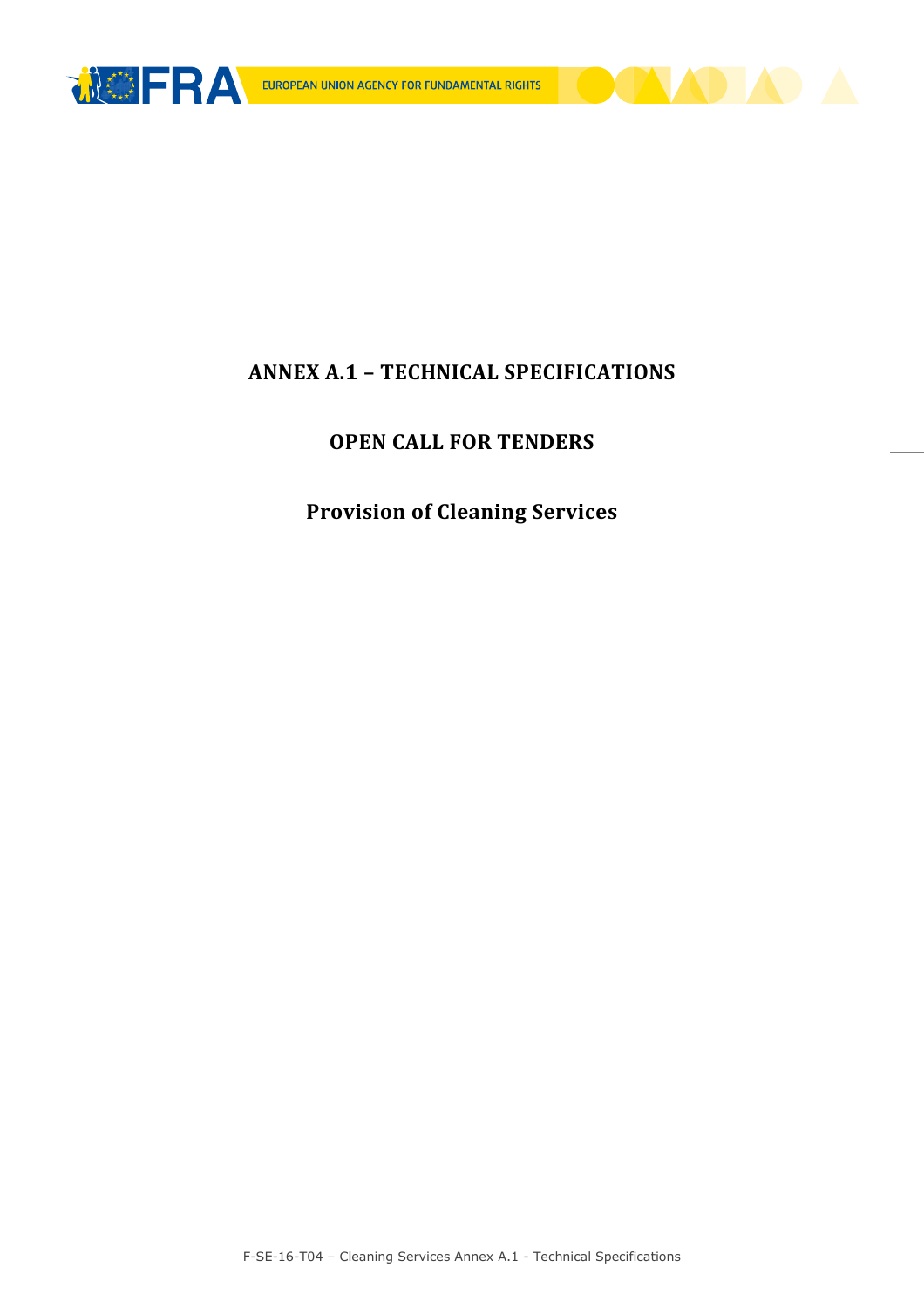



## **Table of Contents**

| $\overline{2}$          |  |
|-------------------------|--|
| $\overline{\mathbf{3}}$ |  |
| $\overline{\mathbf{4}}$ |  |
| 4.1                     |  |
| 4.2                     |  |
| 4.3                     |  |
| 4.4                     |  |
| 4.5                     |  |
| 5                       |  |
| 6                       |  |
| $\overline{7}$          |  |
|                         |  |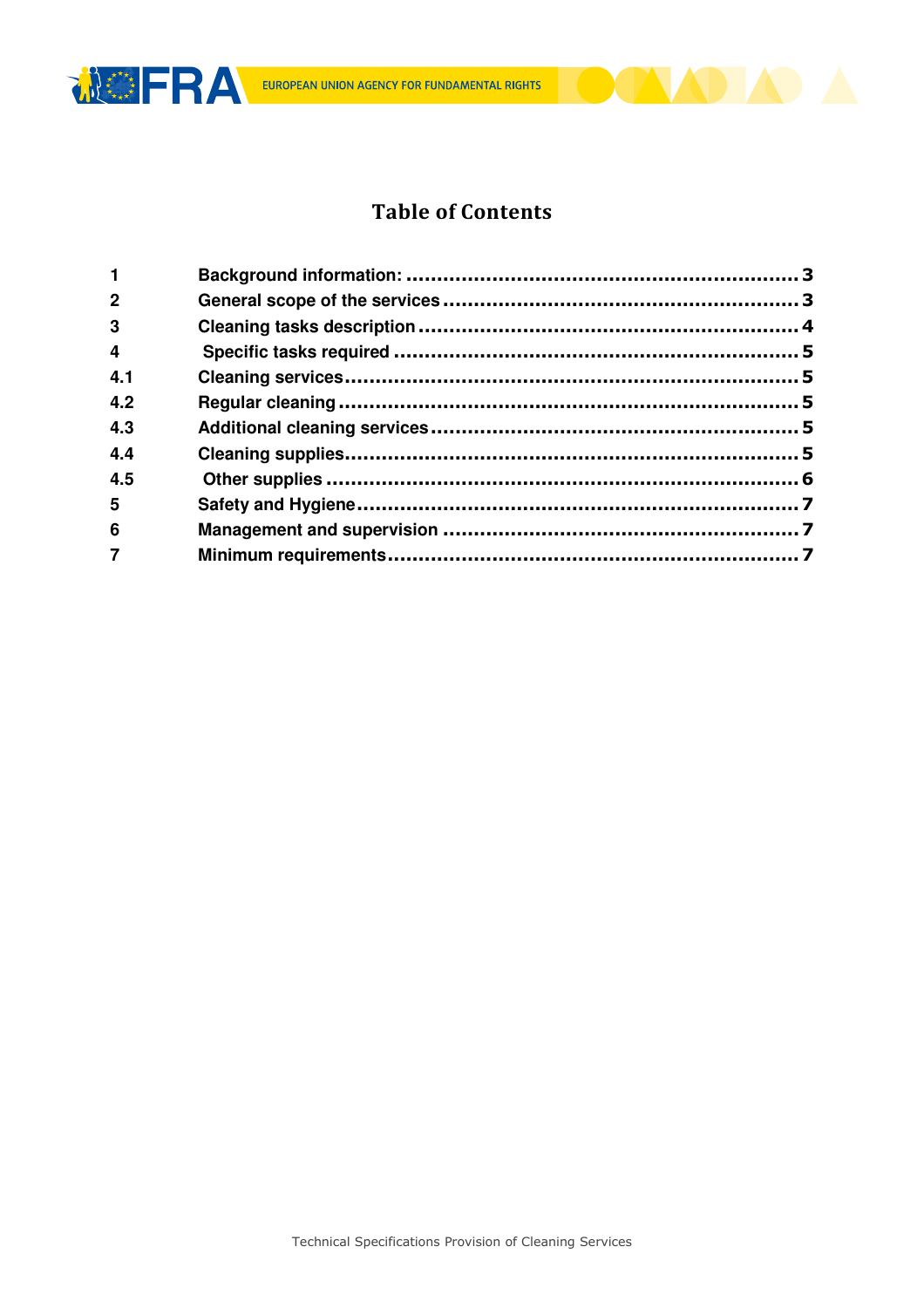



#### **<sup>1</sup> Background information:**

Arrangement, characterisation of sites and working environment

- The Agency is situated at Schwarzenbergplatz 11, 1040 Vienna. The total space in all floors and other areas is approximately 6.000 sqm. The building's offices occupy groundfloor, six floors and the basement.
- The building has one main entrance from the groundfloor, one garage, with a sliding door and the delivery area with one emergency exit door. The main entrance, the garage door and the emergency exit door in the delivery area are controlled by the guard.
- The office space consists of approximately 80 offices accommodating one to four people. The office spaces communicate with the staircase and the lift. The corridors are equipped with an alarm system. The hallways on each floor include copiers, printers and furniture.
- There is also one canteen located on the sixth floor, 15 toilets, 1 shower, 8 meeting rooms, 1 computer room, 2 elevators, 1 garage, a boiler room, 1 production room, 4 archive rooms.
- In the first floor there is an open space (atrium), a kitchen, two toilets, a conference room, a technical room, a training room and other small storage places.
- In the groundfloor there is one garage, a delivery area and other technical spaces. It also accommodates the production room, 4 archive rooms and a shower.
- Cleaning services should be provided to all above-listed areas.
- The number of staff is 140 people. Moreover, there is an visitors average of 50 to 70 per week .
- The Agency is open from Monday Friday from 08:00 to 20:00. The applicable holidays are the European Commission ones and may differ from the local Austrian holidays.

#### **2 General scope of the services**

The scope of the services to be covered by the contract between the Agency and the successful tenderer includes all aspects of cleaning services including preparation of meeting rooms.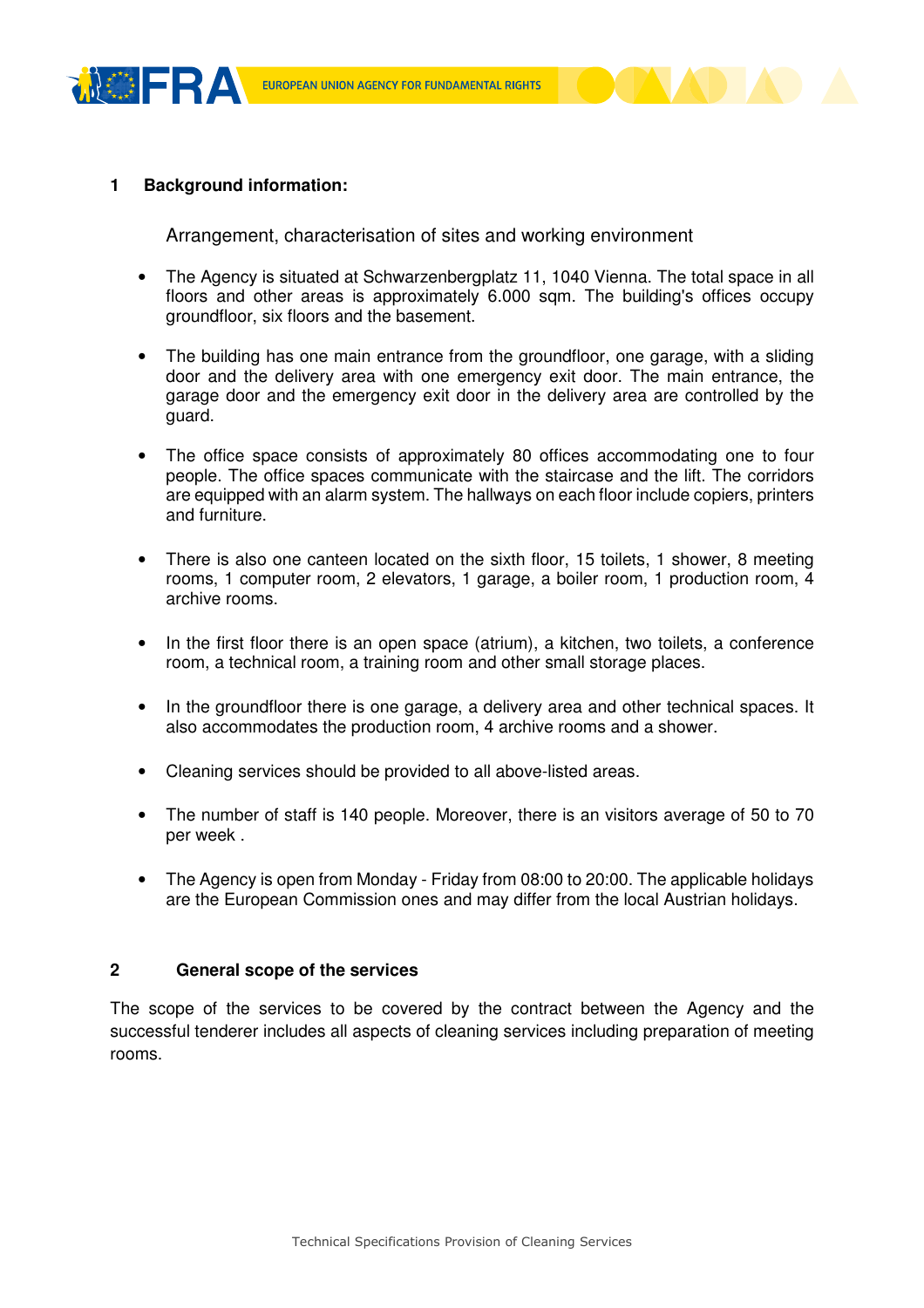



- Provide cleaning services having due consideration to the working environment at FRA, during working days from 08:00 to 17:00 and upon request at non-working days in Austria. These hours are indicative.
- Provide all cleaning supplies (detergent, glass cleaner, disinfectant, polish product, bags etc.) and operational material. All materials should be eco-friendly.
- Monitor, supervise and organise cleaning services (schedule, control check, etc.).

### **3 Cleaning tasks description**

- Emptying of recycling paper and various waste baskets, replacement of plastic bags if needed (with emphasis in the kitchen and in the canteen) and collect into separate containers in the delivery area - daily
- the paper recycling will be collected separately in bags and will be deposited in special containers in the delivery area. Similarly, aluminium, glass and plastic will be collected in the delivery area – daily as well
- wet-wiping of desk tops, table-tops and cupboard tops daily
- dusting/wet-wiping of chairs, including frames and all other parts periodically
- wet wiping of radiators weekly
- cleaning of other sanitary ware, including toilets three times a day
- set up and fill / replacement of hand-towel containers, toilet paper and soap, if needed.
- wooden floors: wet mopping and removal stains daily
- wet cleaning of stairs and corridors periodically
- $\bullet$  cleaning the elevators (inside) daily
- cleaning floor in the garage and delivery area periodically
- cleaning the floors in the archive periodically
- cleaning of all doors periodically
- cleaning of all kitchen items using the dishwasher or by hand daily
- cleaning of the reception/security desk daily
- special cleaning of linoleum or plastic floors special machine to be used, if requested
- window cleaning services: on an annual basis (upon request)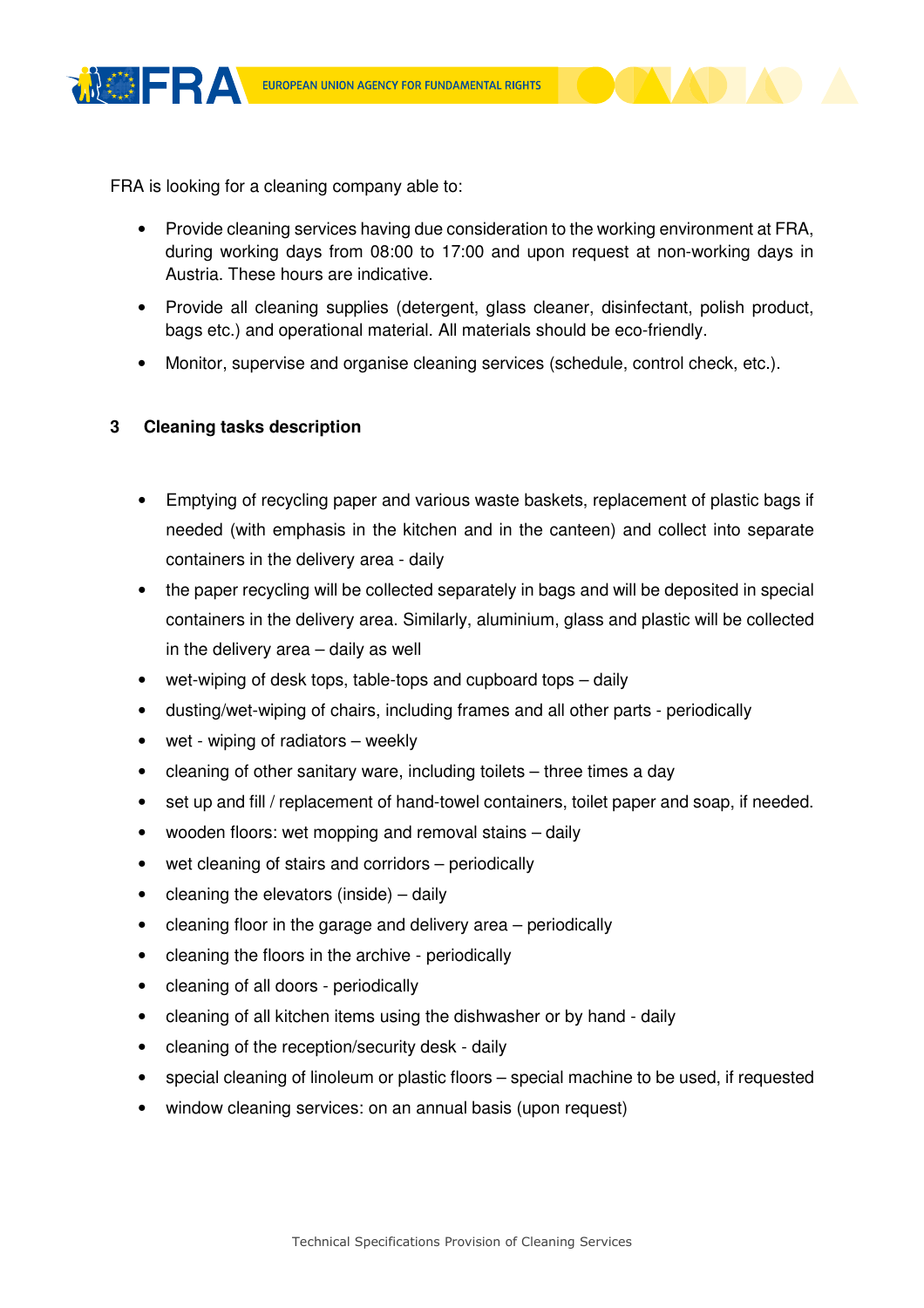



#### **4 Specific tasks required**

#### **4.1 Cleaning services**

Four professional cleaners are needed for cleaning the FRA premises during working days from 08:00 to 17:00. It is also expected to provide the cleaning services during non-working days in Austria as the Agency is open at different times than Austrian public holidays. This time schedule is indicative and could change upon request.

The Agency requires from the contractor to perform general office cleaning including supporting activities for preparation of meetings.

#### **4.2 Regular cleaning**

This service entails cleaning based on a predetermined schedule (weekly, monthly, etc.).

The Agency reserves the right to modify the cleaning programme and working hours depending on future needs. Any change on the working schedule should be first communicated to the Contractor three (3) days in advance.

Given the special arrangements on public holidays and events organisation at the Agency's premises during the calendar year, there should be flexibility in planning and implementation of certain cleaning works.

#### **4.3 Additional cleaning services**

- The Agency may request additional services beyond the standard cleaning. For instance: Ad-hoc cleaning following an event organisation.
- Urgent cleaning due to exceptional or unforeseen circumstances (e.g. exceptional weather conditions, fire, flood, etc.).

The request for urgent services should be done by written at least 24 hours in advance, specifying the nature of the works, the date and times for their execution and the number of people required.

#### **4.4 Cleaning supplies**

Provide all cleaning supplies (i.e. glass cleaner, disinfectant, polish products, bags etc.). The contractor shall have a thorough knowledge of the cleaning supplies, operational material and consumables to be used for the requested cleaning services. The Agency expects the use of appropriate products for the cleaning of bathrooms, floors, furniture and windows. The contractor shall provide a sufficient quantity of all the necessary supplies, materials and chemical cleaning products. Also, the use of the appropriate chemicals should be in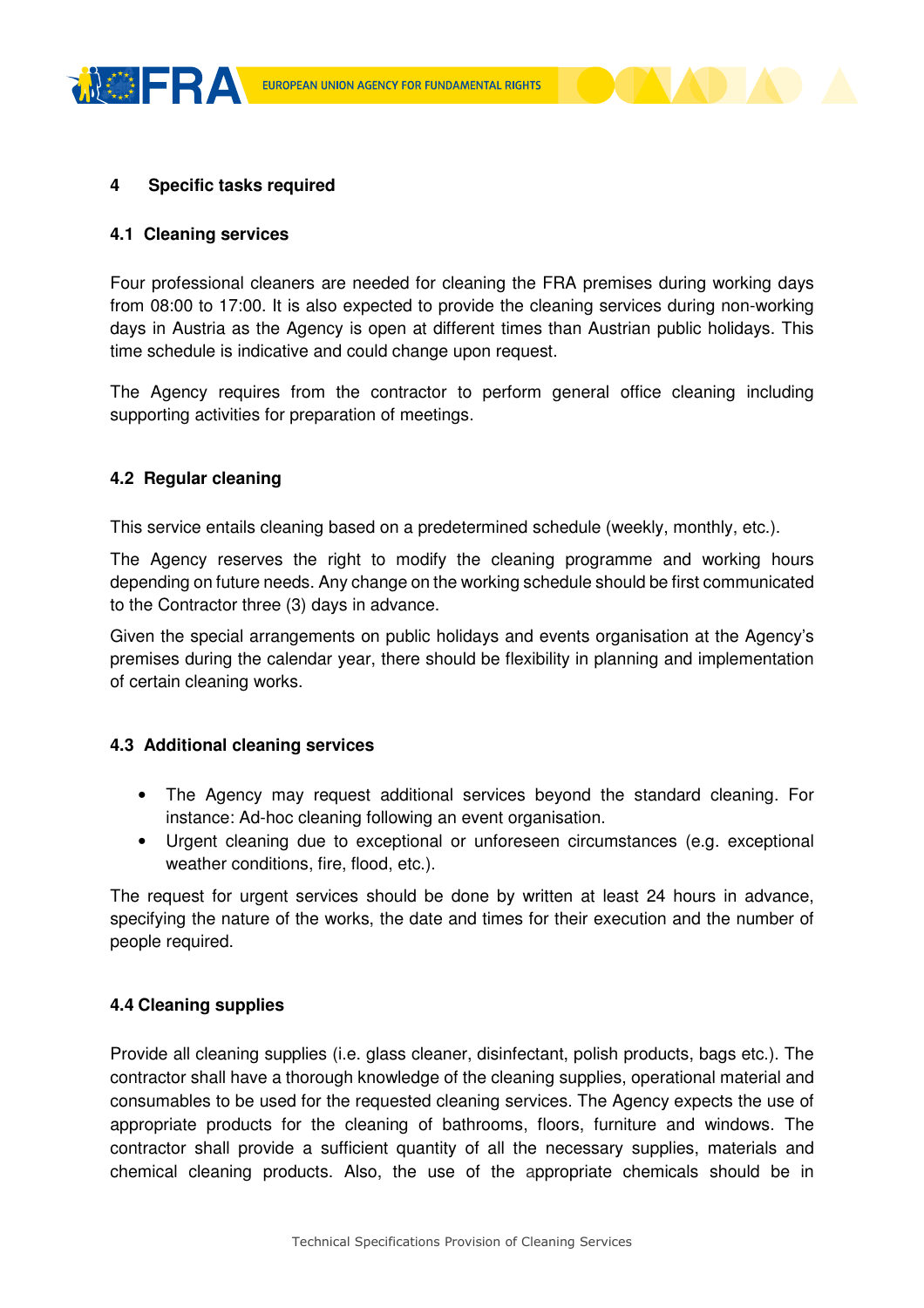



**IMPORTANT:** The use of ecological/biodegradable cleaning supplies and products is requested. The products should comply with applicable Austrian and / or European regulations on environmental protection

### **4.5 Other supplies**

In order to fulfil the required services the provision and use of the following operational material by the cleaning company is requested:

- mop trolleys with two buckets for cleaning staff (one per site as a minimum)
- vacuum cleaner
- ladder for window cleaning
- telescopic rods
- buffers, brooms, mops, bucket, etc.
- cloths of different colours depending on the area to be used
- disinfectant steam engine
- signs floor type yellow "wet floor" a set for each floor
- other necessary cleaning equipment.

#### **All provided tools and supplies should:**

- be in of good quality, new or in a very good condition, both functionally and secure
- damaged items should be replaced to ensure appropriate and safe use
- the above items should remain at the premises of the Agency upon completion of the contract arrangements
- the mops to be used for offices, kitchen and other public areas must be different to ensure hygiene standards.

It is mandatory the use of the yellow signs for wet floors to avoid possible accidents.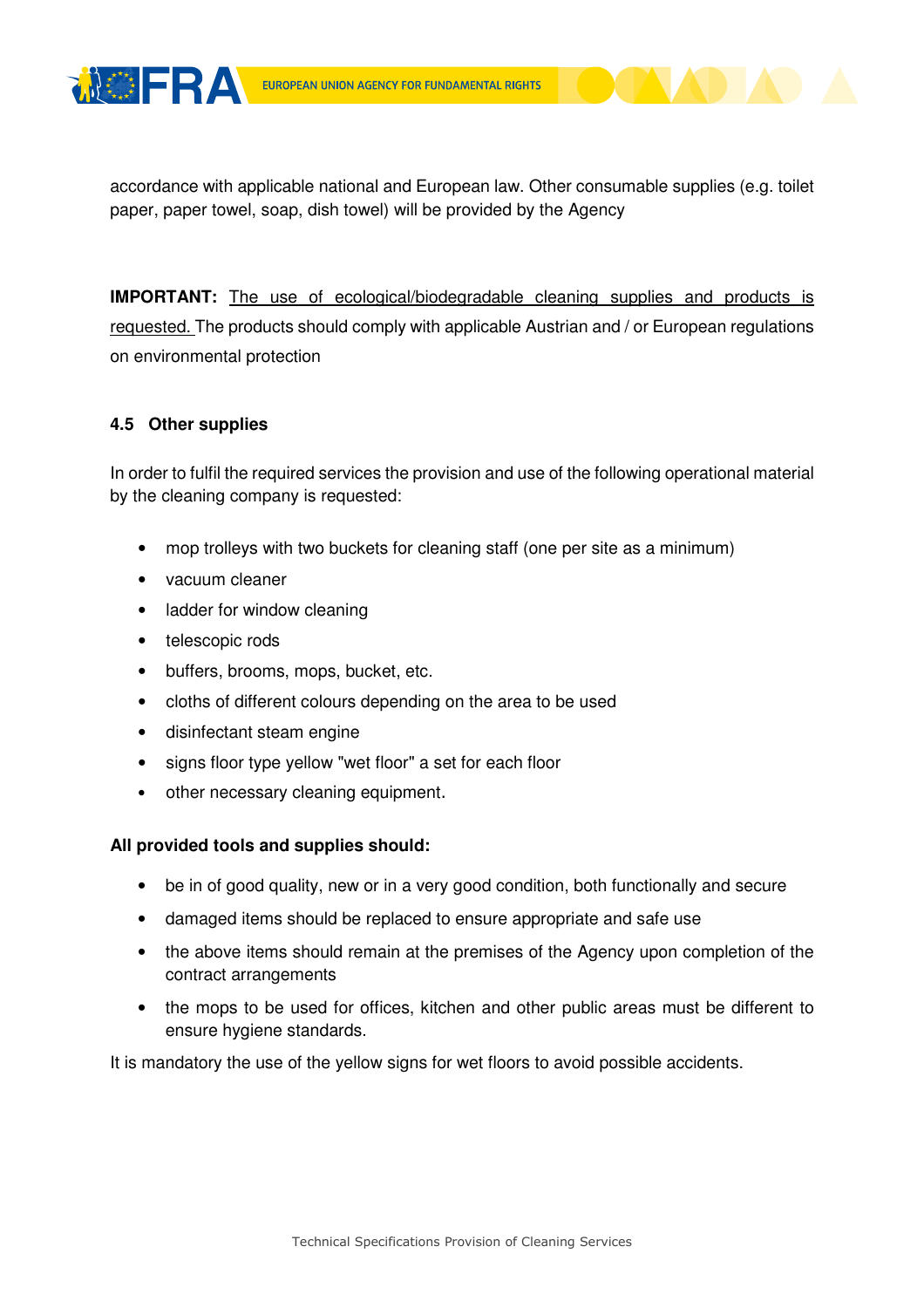



## **5 Safety and Hygiene**

The equipment and methods used at the premises must comply with national or applicable EU safety and hygiene regulations (see Directive 89/391/EEC).

- the Agency reserves the right to prohibit the use within the building of products with no safety, health or environmental protection. The materials and cleaning products should be in accordance to the applicable provisions of Public Health approved by the appropriate public bodies (e.g. from the Austrian General Laboratory).
- detergents and disinfectants should not have unpleasant odours and not be harmful to staff's and visitors' health (they should be hypoallergenic and free of toxicity). Neither be harmful for the building's facilities and equipment.
- the Contractor shall use only materials specified above, throughout the contract period. Any change in materials used must be notified immediately and within one week to the Agency. Each product can be replaced by equivalent only under the same qualitatively and quantitatively regulatory framework. If the Agency does not accept the quality of some of the materials, it reserves the right not to allow their use.
- the Agency has the right to undergo controls
	- o on the compliance of the contractual terms through an independent body expert in Public Health and Hygiene.
	- o on materials with ecological standards (green products).
- the cleaning materials and products will be stored properly within the envisaged storage areas.

#### **6 Management and supervision**

The contractor should appoint a supervisor who is expected to:

- have a thorough knowledge of the various cleaning tasks, equipment and material
- to be able to properly train and manage employees in their individual tasks
- to maintain and control an effective inspection and follow-up programme. A control inspection through all premises of minimum once a month, together with the administrative staff of the Agency, will take place
- undertake periodical checks regarding the quality of the service and report to the Agency after each visit

### **7 Minimum requirements**

• The cleaning service should be carried out from 08:00 to 17:00 within the premises of the Agency.